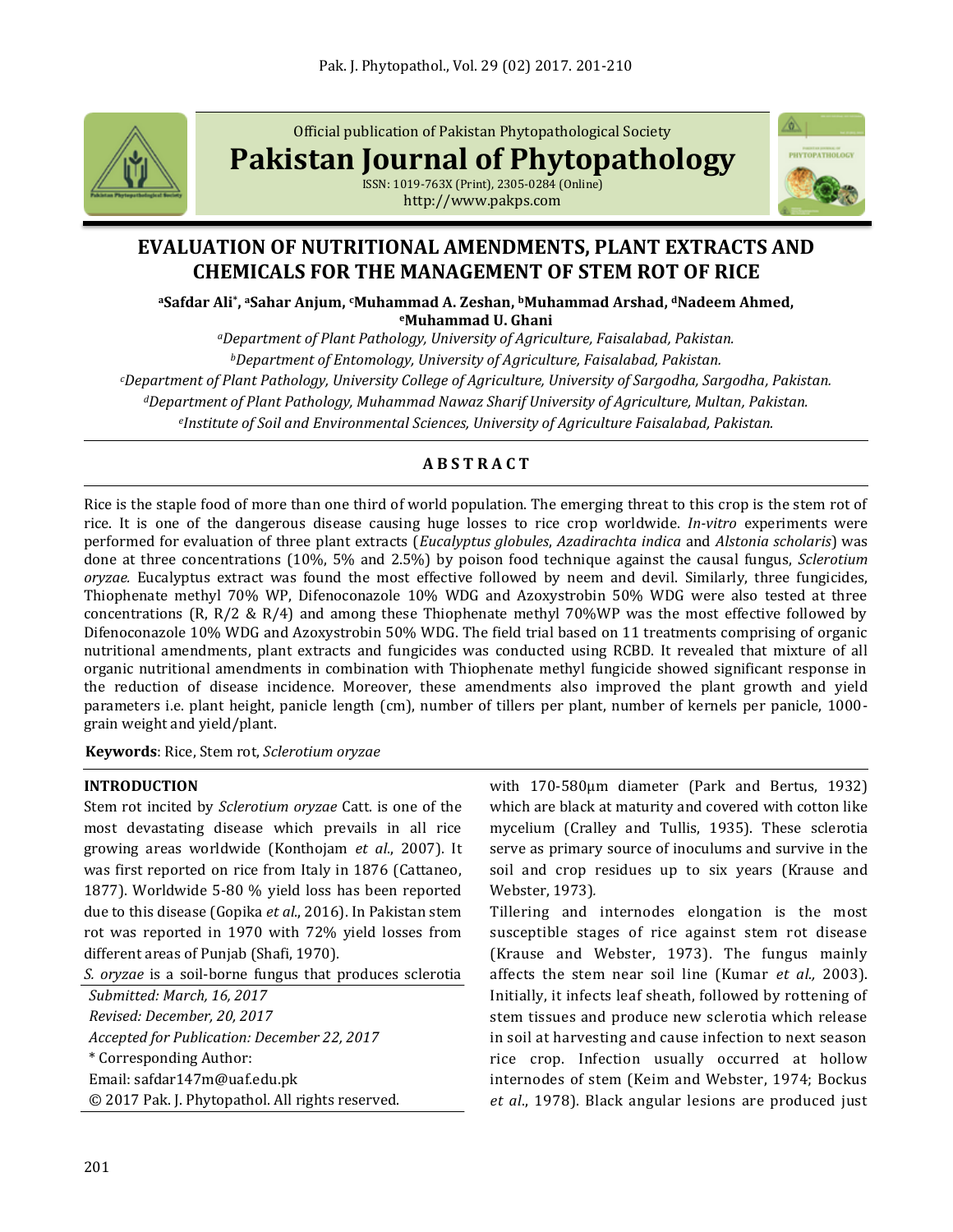after tillering that causes the death of leaf sheath (Groth and Hollier, 2010).

The host plant resistance is the most valuable source of disease management but rice plant resistance against stem rot is rarely determined from all the rice producing countries of world (Raina *et al*., 1980; Cother, 1998; Cother and Nicol, 1999). The present study was aimed to find out the eco-friendly management strategies particularly based on organic nutritional amendments and plant extracts which decreases the use of chemicals.

### **MATERIALS AND METHODS**

#### *In-vitro* **evaluation of fungicides and plant extracts**

**Plant extracts preparation:** The leaves of three plants i.e. *Azadirachta indica* (Neem), *Alstonia scholaris* (Devil's tree) and *Eucalyptus globolus* (Sufaida) were collected and thoroughly washed. The leaves were extracted in distilled water; 10grams of leaves were added in 100ml of distilled water and grinded in a grinder for preparation of standard/stock solution "S (10%)". This mixture was filtered using whatman No.1 filter paper (Odey *et al*., 2012).

**Isolation of Pathogen***:* Stem rot diseased samples were collected from Rice Research Institute, Kala Shah Kaku

(Pakistan). The samples were cut into small pieces of 3-5 mm<sup>2</sup> size and disinfected in 1.0% sodium hypochlorite solution followed by two washings in sterilized distilled water. The sterilized pieces were dried by placing on blotter paper and placed on potato dextrose agar (PDA) plates in laminar air flow chamber. These plates were incubated at 25±2ºC for 5-7 days and fungal growth was observed daily. Initially whitish or grayish black mycelial growth was observed which turned into black at maturity with the formation of black sclerotia.

**Anti-fungal activity test of extracts:** *In-vitro* evaluation of plant extracts was performed by using a standard poisoned food technique. Three concentrations (S, S/2 and S/4) of plant extracts were used. The concentration S/2 and S/4 were made from the standard solution "S". S/2 was half of standard while third S/4 was the quarter of standard. The mature sclerotia of the fungus were inoculated in the centre of the plate and incubated at  $28\pm2^{\circ}$ C for 7-10 days. The radial growth of the desired fungus was recorded daily. Effects of three concentrations of three plant extracts were recorded on the basis of colony diameter and percent inhibition of pathogen by using following formula:

 $%$  inhibition  $=$ Diameter of colony in control − Diameter of colony in treatment<br>Diameter of colony in control ×100

The best proved extract was further evaluated in field condition separately as well as in-combination with other treatments.

**Preparation of fungicidal formulations:** Three fungicides Difenoconazole (10% WDG), Azoxystrobin (50% WDG) and Thiophenate methyl (70% WP) were tested against *Sclerotium oryzae.* Three doses/concentrations R, R/2 and R/4 of each fungicide were prepared for testing against *S. oryzae*. For preparation of dose R the recommended dose of fungicides was used. The recommended doses of Thiophenate methyl 70% WP, Azoxystrobin 50% WDG

and Difenoconazole 10% WDG were 2g/L, 1g/L and 1.2g/L, respectively. The second dose R/2 was half of standard solution and the third dose R/4 was quarter of the recommended dose.

**Anti-fungal activity test of fungicides:** Poisoned food technique was used for the evaluation of three concentrations of three different fungicides. The mature Sclerotia of the fungus were inoculated in the centre of the plate and incubated at 28±2˚C for 7-10 days. The radial growth of the desired fungus was recorded daily. Colony diameter and percentage of inhibition of pathogen by using following formula:

 $%$  inhibition  $=$ Diameter of colony in control − Diameter of colony in treatment<br>Diameter of colony in control ×100

The best proved fungicide was further evaluated in field condition separately as well as in-combination with other treatments.

## *In-vivo* **evaluation of nutritional amendments, plant extract & fungicide**

**Field design:** A field study was conducted to determine and compare the effects of alternative treatments against *S. oryzae* in order to avoid the increased use of fungicides for reduction of stem rot disease incidence

and severity as well as for increasing yield. Soil was prepared by using rotavator. After tillage operations, the field was flooded with water and one month old seedlings were transplanted into field under (Randomized Complete Block Design) RCBD. For this the sub-plots were made in each block so that each treatment was applied in a single sub-plot. The size of each sub-plot was 45 inches long and 36 inches wide. Each treatment was replicated thrice within blocks. Each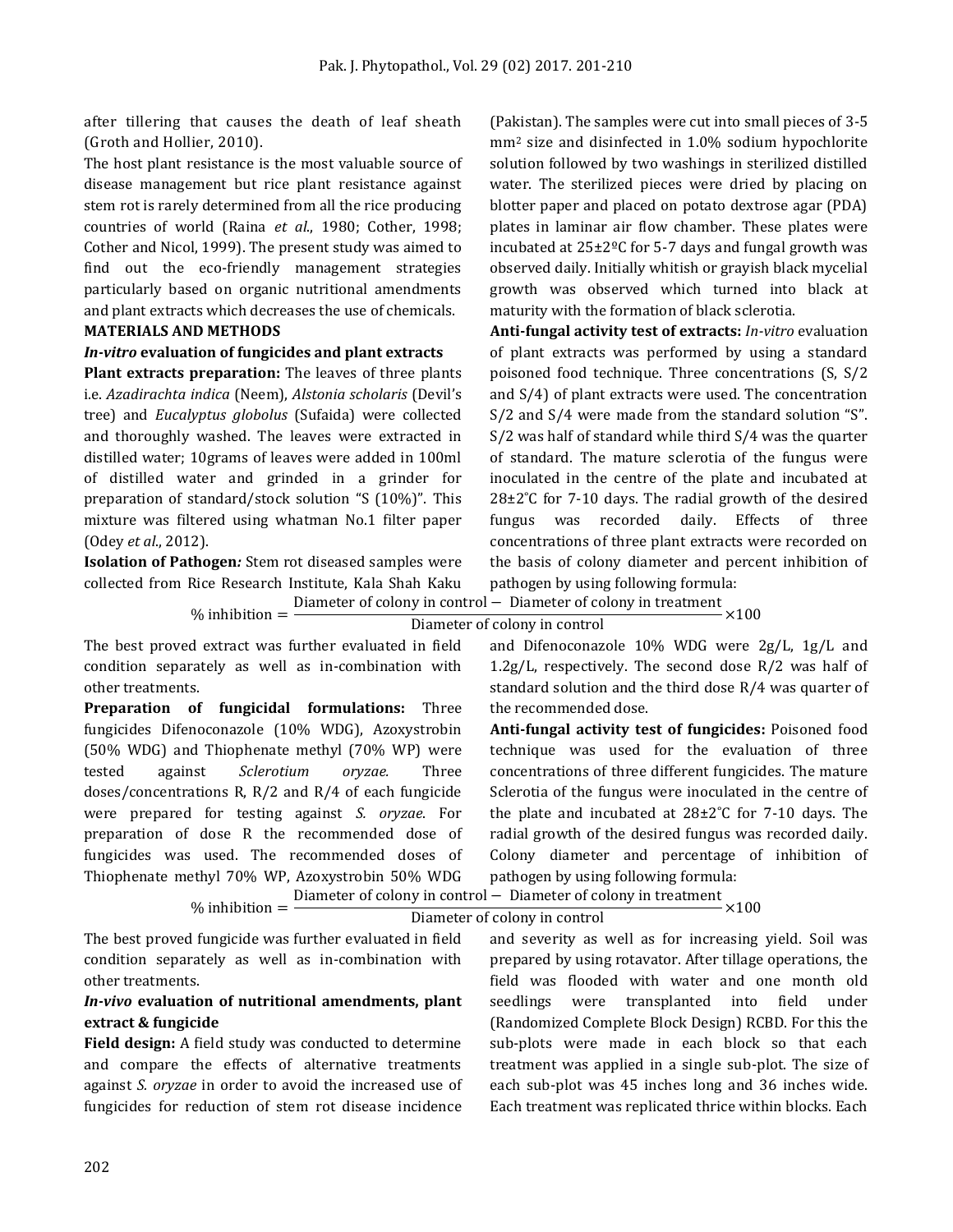sub-plot contained 20 plants with the same row to row and plant to plant distance (22.5cm).

**Treatments application:** Following treatments were applied in the field after in-vitro evaluation.

| Treatments applied after in-vitro evaluation in the field |  |
|-----------------------------------------------------------|--|
| $T_{\text{max}}$                                          |  |

| <b>Treatments</b>                     | Remarks                                       |
|---------------------------------------|-----------------------------------------------|
| <i>Sterculia alata</i> leaves $(T_1)$ | Organic amendment                             |
| Farm yard manure $(T_2)$              | Organic amendment                             |
| Mushroom compost $(T_3)$              | Organic amendment                             |
| Kitchen waste $(T_4)$                 | Organic amendment                             |
| Eucalyptus extract $(T_5)$            | Best extract after in-vitro evaluation        |
| Thiophenate methyl $(T_6)$            | Best fungicide after in-vitro evaluation      |
| $T_5 + T_6$                           | Combination of extract and fungicide          |
| $T_1 + T_2 + T_3 + T_4$               | Combination of organic amendments             |
| $T_1 + T_2 + T_3 + T_4 + T_5$         | Combination of organic amendments + extract   |
| $T_1 + T_2 + T_3 + T_4 + T_6$         | Combination of organic amendments + fungicide |

Three replications were maintained for all these treatments and single variety Shaheen-Basmati was sown in the management trials.

All the organic soil amendment separately as well as in combination was applied before transplanting while extract was applied at transplanting. Thiophentae methyl spray separately as well as in combination with other treatments was applied when the disease began to appear in the control.

#### **Data recording:**

Plant samples were selected randomly from each sub-plot for data recording. Data were recorded at 10 days interval. Effect of each treatment on the basis of disease incidence and disease decrease over control were recorded on selected plants. The formula for incidence and disease decrease over control is:

$$
Disease incidence (\%) = \frac{No. of infected tillers}{Total no. of selected tillers} \times 100
$$

#### Percentage disease decrease over control =

**Plant yield and growth parameters:** For yield and other plant growth parameters 10 plants were randomly selected. The selected plants were tagged and labeled for each parameter and treatment. These parameters include; number of tillers per plant, panicle length (cm), number of branches per panicle, number of kernels per panicle, plant height, 1000 grain weight (g) and yield per plant (g).

**Tillers per plant:** Ten plants were randomly selected from each sub-plot, their total and average number of tillers was calculated. Three replications were maintained in the similar way and mean taken. The number of tillers were calculated in the nontreated plots and compared with that of treated plots.

**Panicle length (cm):** Panicle length of 10 selected tillers was recorded with the help of measuring tape and average was calculated for final study.

Disease in control – Disease in treatment Disease in control ×100

**Number of branches per panicle:** Each panicle has different number of branches/spikelet which varies with environment, variety and time of planting. Number of branches per panicle was recorded for each panicle and average was calculated. Final evaluation is done by taking average of three replications.

**Number of kernels per panicle:** Number of kernels was calculated for each panicle per plant then average was calculated for each plant. Each replication was the average of 10 plants and three replications were maintained and their average was used for final evaluation.

**Plant height:** Plant height is measured with measuring tape. For this purpose, 10 plants were randomly selected from each sub-plot and the average height was calculated by taking mean of height of all the selected plants. Mean of three replications was considered for final evaluation.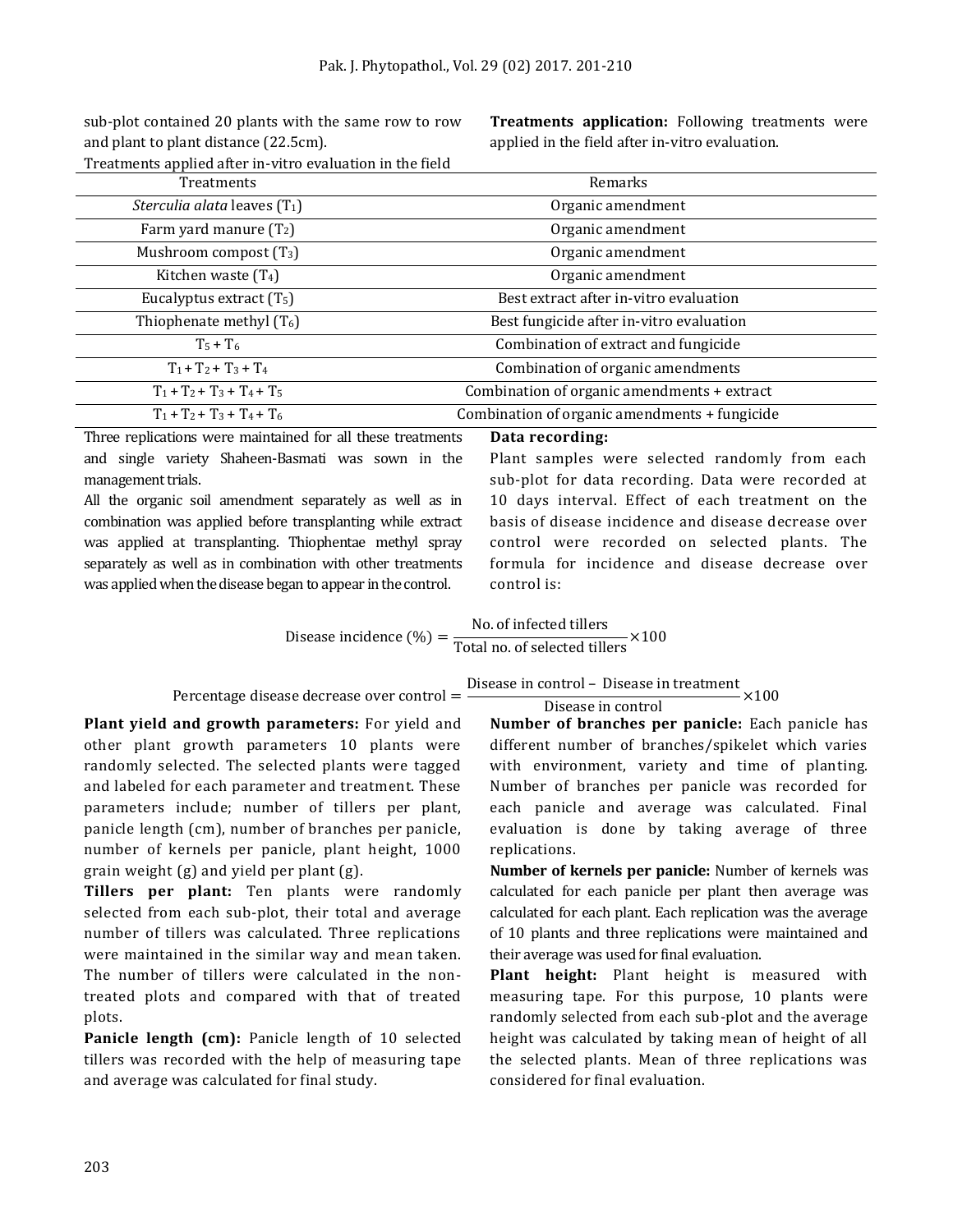**1000-grain weight (g):** For the calculation of 1000-grain weight the bulk yield of 20 plants of each treatment was sundried for three days.

**Yield per plant:** Yield per plant was determined after three days continuous sun-drying of the kernels. Average of 10 plants was taken for each replication and average of three replications was used for final evaluation.

**Statistical analysis:** Recorded data was statistically analyzed by statistics 8.0 software on the basis of ANOVA and least significant difference (LSD-test) at 5% level of significance.

## **RESULTS**

**Anti-fungal activity test of plant extracts:** Among the three tested plant extracts eucalyptus extract was the most effective and it had high inhibitory potential than neem and devil extract. Eucalyptus extract showed percentage of inhibition 27.63% followed by neem extract 14.84% and devil extract 11.11%. The results on means are displayed in Table 1 while ANOVA is displayed in Table 2 which revealed significant results.

| Sr. No.  | <b>Treatments</b>  | Colony diameter (cm) | Inhibition percentage $(\%)$ |  |  |
|----------|--------------------|----------------------|------------------------------|--|--|
|          | Control            | 3.30a                | 0%                           |  |  |
| <u>.</u> | Devil extract      | 2.94 <sub>b</sub>    | 11.11%                       |  |  |
|          | Neem extract       | 2.81 <sub>b</sub>    | 14.84%                       |  |  |
|          | Eucalyptus extract | 2.39c                | 27.63%                       |  |  |
|          |                    |                      |                              |  |  |

Table 1. *In vitro* evaluation of plant extracts against *Sclerotium oryzae*

\*Mean values are average of 3 replicates.

- Mean values followed by the same letters are not significantly different at (*P* < 0.05).



Figure 1. Graph for colony diameter of fungus for evaluation of extracts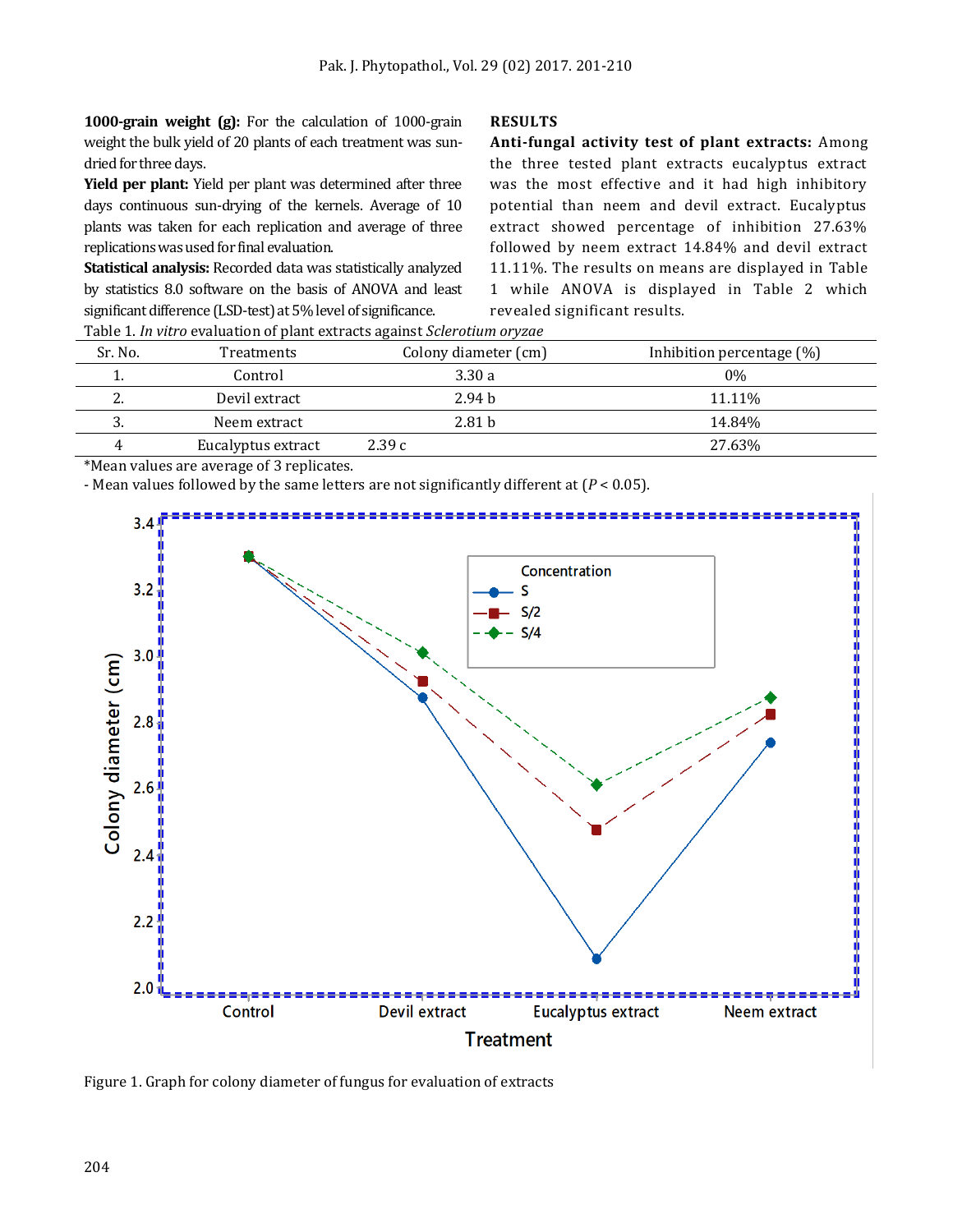

**C D**

Figure 1. Poison Food Technique for evaluation of extracts **A**. Control plate, **B**. Eucalyptus extract treated plate **C.** Neem extract treated plate **D.** Devil extract treated plate

*In-vitro* **testing of fungicides:** Among three tested fungicides Thiophenate methyl 70% WP was found the most effective and it had most inhibitory potential than Difenoconazole 10% WDG and Azoxystrobin 50% WDG. Thiophenate methyl 70% WP showed inhibition

42.11% followed by Difenoconazole 10% WDG 39.12% and Azoxystrobin 50% WDG 22.29%. The results based on means are displayed in table 3 while that of ANOVA is in table 4 which revealed significant results.

| Sr. No. | Treatments                | Colony diameter<br>(cm) | Inhibition percentage (%) |
|---------|---------------------------|-------------------------|---------------------------|
|         | Control                   | 3.31a                   | $0\%$                     |
| 2.      | Azoxystrobin 50% WDG      | 2.57 <sub>b</sub>       | 22.29%                    |
|         | Difenoconazole10% WDG     | 2.02c                   | 39.12%                    |
| 4.      | Thiophenate methyl 70% WP | 1.91c                   | 42.11%                    |
| .       |                           |                         |                           |

Table 3. *In vitro* evaluation of fungicides against *Sclerotium oryzae*

\*Mean values are average of 3 replicates.

- Mean values followed by the same letters are not significantly different at (*P* < 0.05).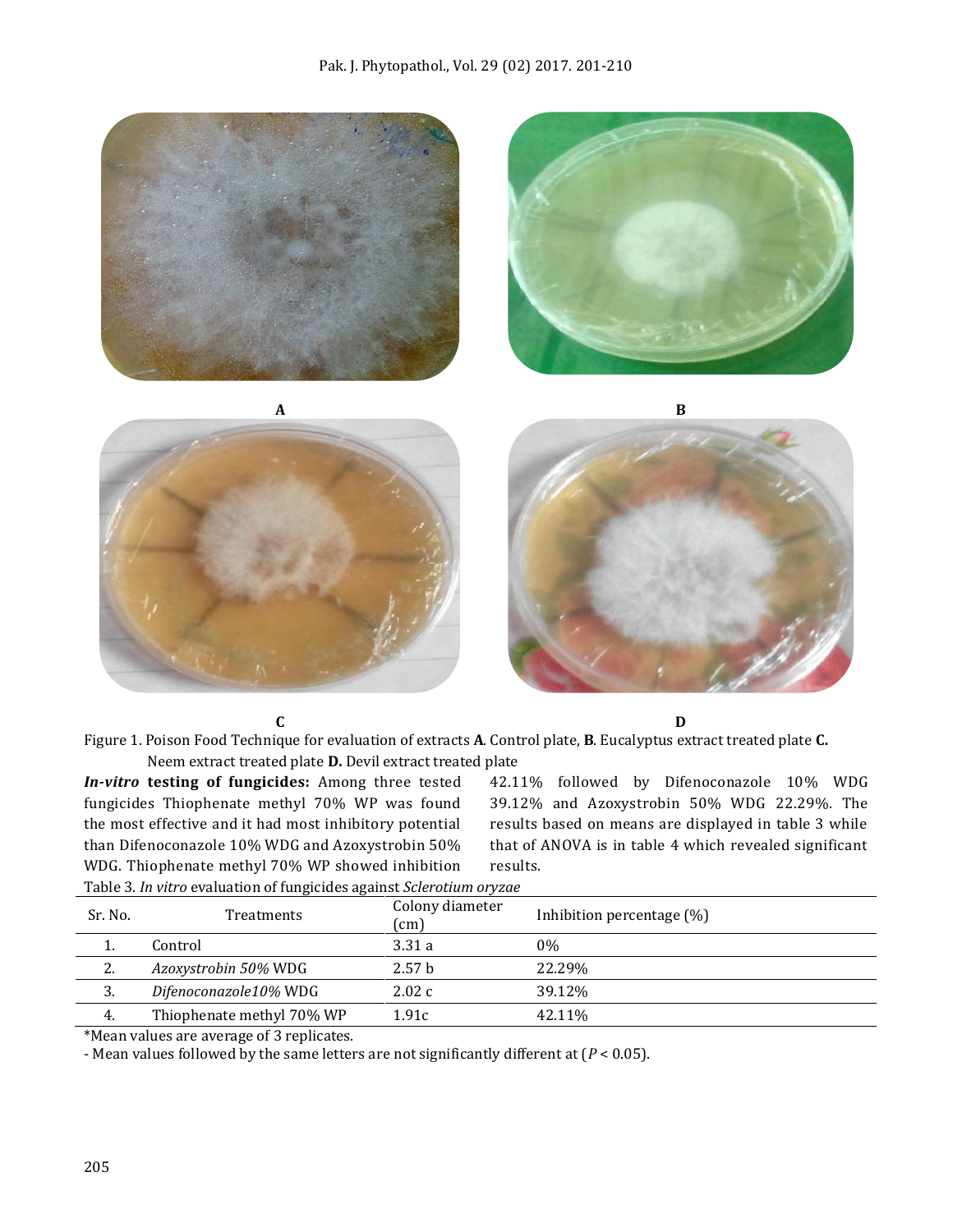

Figure. 2. Graph on colony diameter (cm) of pathogen for evaluation of fungicides





**C D** Figure 2. Poison Food Technique for evaluation of fungicides A. Control plate, B. Thiophenate methyl treated plate C. Difenoconazole treated plate D. Azoxystrobin treated plate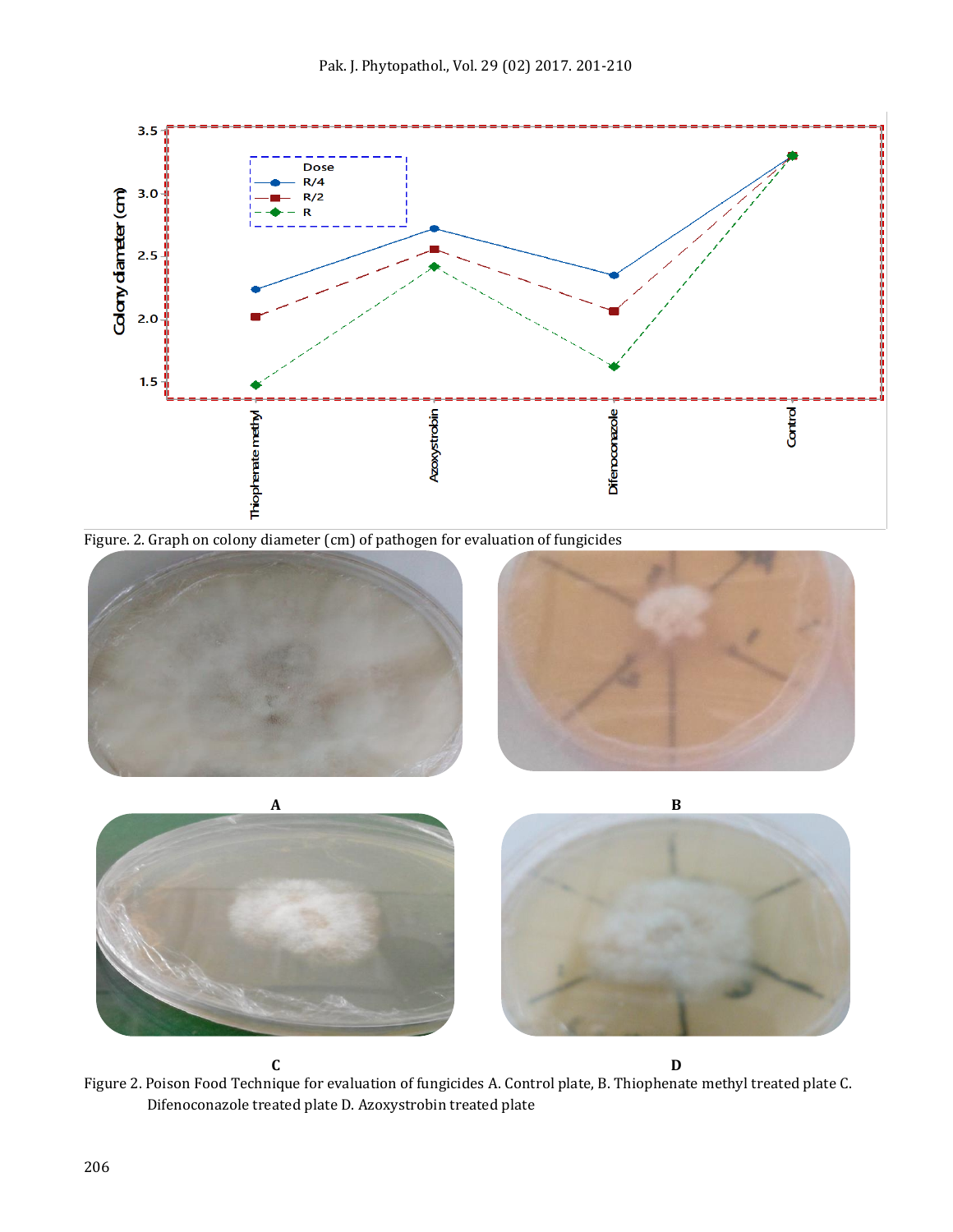*In-vivo* **evaluation of nutritional amendments, plant extracts and fungicides against** *Sclerotium oryzae***:**  Among the 11 tested treatments mixture of all the amendments with that of thiophenate methyl gave maximum result among all other treatments while *Sterculia alata* leaves showed minimum result among all

as compared to control. The treatments including mixture of all amendments showed a mean value of disease incidence 5.78% which had a significant impact on plant health and hindering the stem rot infection and *Sterculia alata* leaves showed a mean value of 17.57% as compared to control.

Table 6. Disease incidence and disease decrease over control under field conditions

| Treatment                   | Disease incidence (%) | Disease decrease over control (%) |  |  |
|-----------------------------|-----------------------|-----------------------------------|--|--|
| Sterculia alata leaves (T1) | 17.57 b               | 47.653e                           |  |  |
| Farm yard Manure (T2)       | 16.94 <sub>b</sub>    | 49.578e                           |  |  |
| Mushroom Compost (T3)       | 12.38c                | 63.291cd                          |  |  |
| Kitchen waste (T4)          | 14.08 cd              | 58.199d                           |  |  |
| Eucalyptus extract (T5)     | 11.53 de              | 65.694cd                          |  |  |
| Thiophenate methyl (T6)     | $10.27$ de            | 69.467bc                          |  |  |
| $T5+T6$                     | 7.15 e                | 78.711a                           |  |  |
| $T1+T2+T3+T4$               | 10.69 f               | 68.243bc                          |  |  |
| $T1+T2+T3+T4+T5$            | $8.00$ fg             | 76.171ab                          |  |  |
| $T1+T2+T3+T4+T6$            | 5.78 <sub>g</sub>     | 82.778a                           |  |  |
| Control                     | 33.70 a               | 0 f                               |  |  |

\*Mean values are average of 3 replicates.

- Mean values followed by the same letters are not significantly different at (*P* < 0.05).

**Effect on yield and growth parameters of rice plants:**  All the organic nutritional amendments as well as extract and fungicide showed significant impact on plant growth and yield parameters. Among eleven tested treatments mixture of all amendments along with

fungicide (*Sterculia alata* leaves + farm yard manure + mushroom compost + kitchen waste + Thiophenate methyl) showed most effective results while *Sterculia alata* leaves showed least significant results when compared with control (Table 7).

Table 7. Effect of organic amendments, plant extracts and fungicides on yield and plant growth parameters

| Treatment                      | No. of<br>Tillers/plant | Panicle<br>length<br>(cm) | No. of<br>Branches/panicle | No. of<br>kernals/<br>panicle | Plant height<br>Plant<br>height(cm) | $1000$ -grain<br>Grain<br>weight (g) | Yield/plant<br>yield (g) |
|--------------------------------|-------------------------|---------------------------|----------------------------|-------------------------------|-------------------------------------|--------------------------------------|--------------------------|
| Sterculia alata<br>leaves (T1) | 17.13 e                 | 18.65h                    | 7.87 f                     | 72.80 g                       | 77.19d                              | $18.97$ fg                           | 30.21h                   |
| Farm yard manure<br>(T2)       | 18.40 d                 | 19.41gh                   | 8.80 e                     | 78.60 f                       | 85.64c                              | 19.51ef                              | 34.16 g                  |
| Mushroom<br>compost (T3)       | 19.40c                  | 21.29f                    | 9.53d                      | 90.27 d                       | 89.09c                              | 20.25 cdef                           | 36.51 f                  |
| Kitchen waste (T4)             | 19.13 cd                | 19.87g                    | 9.00 <sub>e</sub>          | 82.47 e                       | 86.18c                              | 19.79 def                            | 35.75 fg                 |
| Eucalyptus extract<br>(T5)     | 19.40c                  | 23.44e                    | 10.00 d                    | 93.33 d                       | 89.23c                              | 20.69 cde                            | 39.29 e                  |
| Thiophenate<br>methyl $(T6)$   | 19.93 bc                | 26.51c                    | 11.47 c                    | 105.60c                       | 96.06b                              | 21.22 abc                            | 43.70c                   |
| $T5+T6$                        | $20.53$ ab              | 28.33b                    | 12.20 <sub>b</sub>         | 120.80 b                      | 98.80b                              | 22.10ab                              | 46.88 b                  |
| $T1+T2+T3+T4$                  | 19.87 bc                | 25.03d                    | 11.40c                     | 105.13c                       | 95.83b                              | 20.92 bcd                            | 41.92 d                  |
| $T1+T2+T3+T4+T5$               | 20.60 ab                | 27.83b                    | 12.13 b                    | 120.20 b                      | 97.19b                              | 21.50 abc                            | 44.81 c                  |
| $T1+T2+T3+T4+T6$               | 21.40a                  | 30.33a                    | 13.53 a                    | 132.53 a                      | 105.65a                             | 22.28 a                              | 50.93 a                  |
| Control                        | 15.07 f                 | 17.19i                    | 6.80 g                     | 65.53h                        | 61.91e                              | 17.98 <sub>g</sub>                   | 26.69 i                  |

\*Mean values are average of 3 replicates.

- Mean values followed by the same letters are not significantly different at (*P* < 0.05).

Data revealed that maximum number of tillers per plant were 21.40 which were produced by plants treated with mixture of all the amendments i.e. *Sterculia alata* leaves + farm yard manure + mushroom compost + kitchen waste with that of thiophenate methyl and *Sterculia alata* leaves

showed least significant results with mean number of tillers per plant 17.13. Similarly, the maximum mean panicle length 30.33cm, branches per panicle 13.53, kernels per panicle were 132.53, plant height 105.65cm, 1000-grain weight 22.28(g), and yield/plant 50.93(g) was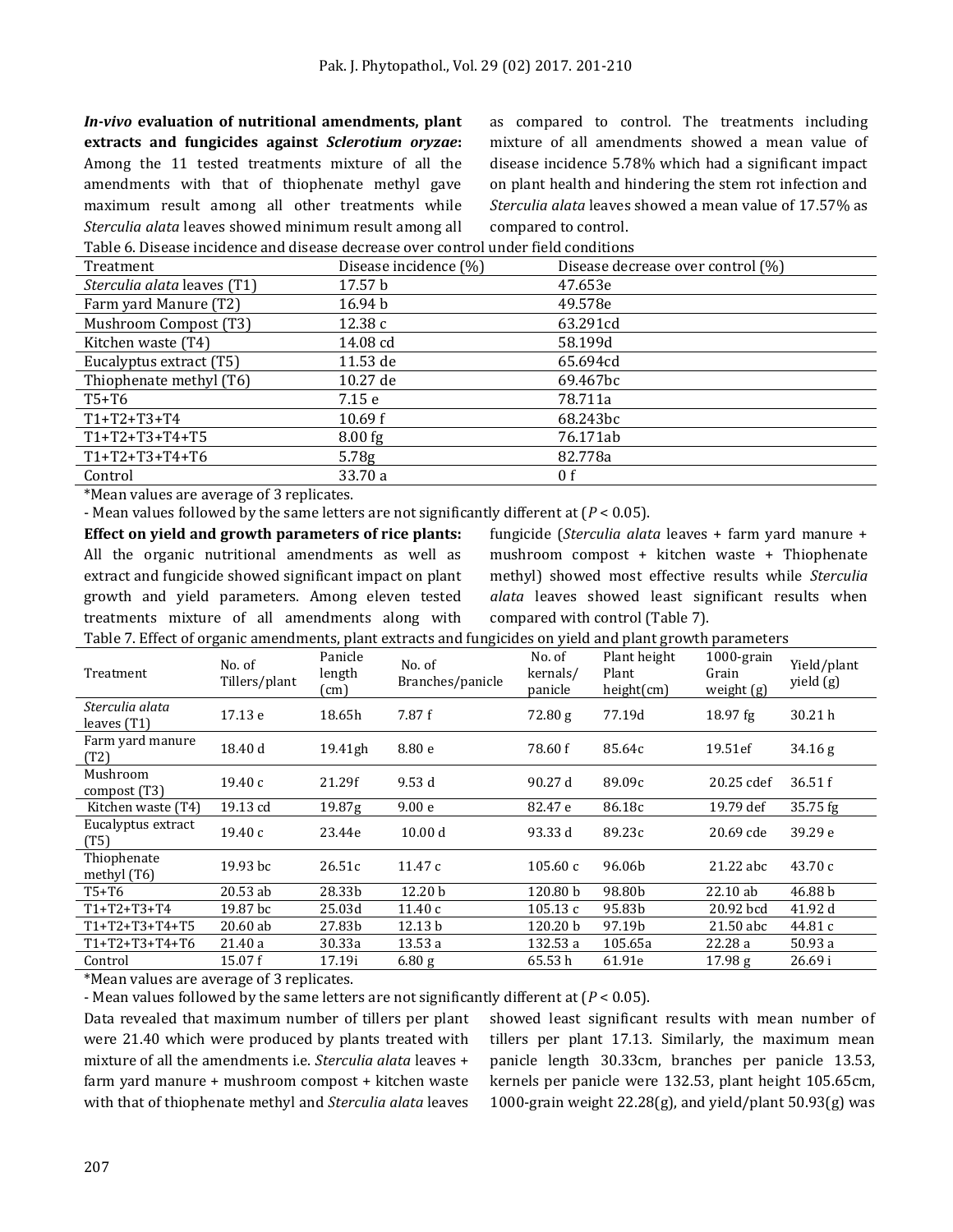recorded in combined effect of soil amendments with that of fungicide and minimum mean panicle length was 18.65cm, number of branches per panicle 7.87, kernels per panicle 72.80, plant height 77.19cm, 1000-grain weight 18.97(g) and yield/plant 30.21 (g) was observed in case of *sterculia alata* leaves.

### **DISCUSSIONS**

Medicinal plants have great effect for the control of sclerotial diseases. Some plants contain components that are toxic to pathogens (Gurjar *et al*., 2012). The antimicrobial efficacies of plant extracts against plant diseases have been studied by many scientists (Suberu, 2004). Three plants extracts *Alstonia scholaris* (Devil), *Azadirachta indica* (Neem) and *Eucalyptus globules*  (Sufaida) were evaluated *in-vitro* against *S. oryzae* and Eucalyptus extract was the most effective in inhibiting the fungal growth followed by neem and devil tree. The results of this experiment have significant resemblance with other researcher's work. Antifungal properties of neem have been described by (Bansal and Sobti, 1990). Khalil (2001) demonstrated that eucalyptus extracts effectively reduces the spore germination of different fungi. Significant reduction in brown leaf spot disease incidence and increase in yield of rice was recorded in neem extracted treated plots (Harish *et al*., 2008). Jalal and Ghaffar (1992) found that sclerotial growth of *Sclerotium rolfsii* was significantly reduced by the leaf extracts of *Ocimum sanctum* L. Similarly, this extract was also used against other related fungi and proved effective as medicinal plant. Dubey *et al*., (2009) reported that extracts of *A. indica* and *E. globules* were proved best against suppression of *Macrophomina phaseolina* sclerotial germination. Moreover, these are not only cost effective but also eco-friendly for controlling plant diseases (Venkateswarlu and Sreeramulu, 2013). The plant extracts cause granulation of cytoplasm, membrane rupture in cytoplasm and inactivation of intracellular and extracellular enzyme synthesis (Cowan, 1999). Chung *et al*., (1998) stated that plant extracts contain tannins that arrest the growth of fungi.

Fungicides are most commonly used to reduce the economic losses caused by soil-borne diseases. Their ease of application and effectiveness has made them the most common mean to combat many fungal diseases (Vinale *et al.,* 2008; Dias, 2012). In the present experiment, three fungicides Thiophenate methyl 70% WP, Difenoconazole 10% WDG and Azoxystrobin 50%

WDG were used. The results revealed that Thiophenate methyl 70% WP was the most effective even at lower concentration followed by Difenoconazole 10% WDG and Azoxystrobin 50% WDG. These results are in accordance with previous studies. Reddy (1984) conducted a trial on 16 fungicides evaluation against stem rot of rice and results revealed that, carbendazim (Bavistin 50 WP), tridemorph, tolfos – methyl, thiophanate methyl, carboxin (Vitavax 75 WP), ziram and cuman L-27 were highly effective against this disease and reduced the sclerotial germination even at lower concentration. Singh *et al*., (2002) also reported that Thiophanate methyl was the most effective against stem rot disease among many fungicides. Diafenoconzole and azoxystrobin completely controlled the growth of *Lasiodiplodia theobromae* on PDA medium (Rehana *et al*., 2014). Hossain *et al*., (2011) reported that azoxystrobin reduced the brown leaf spot of rice and increased the yield of rice. The fungicides cause demethylation of ergosterol that inhibits the cell wall formation of fungi and ultimately protects the plants from high disease incidence (Gupta *et al*., 2013).

Stem end rot disease reduced in the plots treated with organic amendments. The growth and yield parameters significantly increased in treated plots as well. In mature compost sclerotia killed by hyperparasitism (Chen *et al*., 1988). Salim *et al*., (2016) described the increased yield and decreased fungal growth by using spent mushroom compost along with *Trichoderma harzianum*. Melese *et al*., (2008) used different concentrations of farm yard manure and recorded low disease incidence and high yield of lettuce. Fuchs *et al*., (2008) concluded after different experiments that composts help in the mobilization and availability of nutrients in the soil that ultimately boosts up the plant defense.

#### **CONCLUSION**

The effect on plant growth and yield parameters was recorded and found that maximum promotion of growth and yield parameters was observed in combination of organic soil amendments, including Farm yard manure, *Sterculia alata* leaves, mushroom compost and kitchen wastes with that of fungicide, Thiophenate methyl.

#### **REFERENCES**

- Bansal, R. and A. Sobti. 1990. An economic remedy for the control of two species of *Aspergillus* on groundnut. Indian Phytopathology, 43: 451-452.
- Bockus, W. W. 1978. The Competitive Saprophytic Ability of *Sclerotium oryzae* Derived from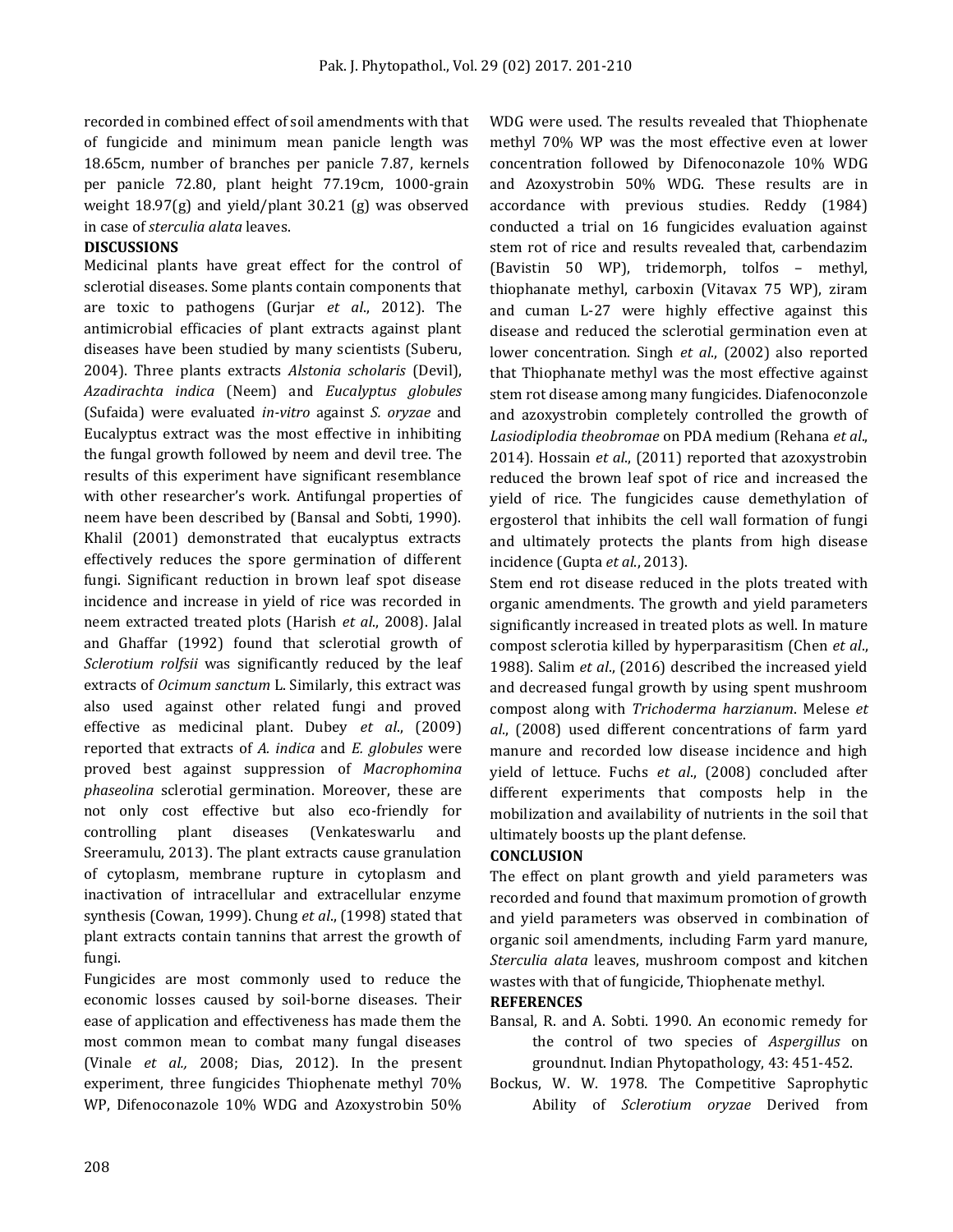Sclerotia. Phytopathology, 68: 417.

- Cattaneo, A. 1877. Sullo *Sclerotium oryzae*: nuovo parassita vegetale che ha devastato nel corrente anno molte risaje di Lombardia e del Novarese. Tip. Bernasconi.
- Chen, W. 1988. The Role of Microbial Activity in Suppression of Damping-Off Caused by *Pythium ultimum*. Phytopathology, 78: 314.
- Chung, K.-T., T. Y. Wong, C.-I. Wei, Y.-W. Huang and Y. Lin. 1998. Tannins and Human Health: A Review. Critical Reviews in Food Science and Nutrition, 38: 421-464.
- Cother, E. and H. Nicol. 1999. Susceptibility of Australian rice cultivars to the stem rot fungus *Sclerotium oryzae*. Australasian Plant Pathology, 28: 85.
- Cowan, M. M. 1999. Plant products as antimicrobial agents. Clinical microbiology reviews, 12: 564- 582.
- Cralley, E. and E. Tullis. 1935. A Comparison of *Leptosphaeria salvinii* and *Helminthosporium sigmoideum* irregulare. Journal of Agricultural Research, 51: 341-348.
- Groth, D. and C. Hollier. 2010. Louisiana Plant Pathology, Disease Identification and Management Strategies: Stem Rot of Rice. Louisiana State University Agricultural Center Research and Extension: 108- 112.
- Dias, M. C. 2012. Phytotoxicity: An Overview of the Physiological Responses of Plants Exposed to Fungicides. Journal of Botany, 2012: 1-4.
- Dubey, R., H. Kumar and R. Pandey. 2009. Fungitoxic effect of neem extracts on growth and sclerotial survival of Macrophomina phaseolina in vitro. [The](http://www.jofamericanscience.org/)  [Journal of American Science,](http://www.jofamericanscience.org/) 5: 17-24.
- Fuchs, J. G., A. Berner, J. Mayer, K. Schleiss and T. Kupper. 2008. Effects of compost and digestate on environment and plant production–results of two research projects.
- Gopika, K., R. Jagadeeshwar, V. K. Rao and K. Vijayalakshmi. 2016. Comprehensive Management.
- Gupta, V., N. Shamas, V. Razdan, B. Sharma, R. Sharma, K. Kaur, I. Singh, D. John and A. Kumar. 2013. Foliar application of fungicides for the management of brown spot disease in rice (*Oryza sativa* L.) caused by *Bipolaris oryzae*. African Journal of Agricultural Research, 8: 3303-3309.
- Gurjar, M. S., S. Ali, M. Akhtar and K. S. Singh. 2012.

Efficacy of plant extracts in plant disease management. Agricultural Sciences, 03: 425-433.

- Harish, S., D. Saravanakumar, R. Radjacommare, E. G. Ebenezar and K. Seetharaman. 2007. Use of plant extracts and biocontrol agents for the management of brown spot disease in rice. BioControl, 53: 555-567.
- Hossain, I., P. Dey and M. Z. Hossain. 2012. Efficacy of Bion, Amistar and Tilt in controlling brown spot and narrow brown spot of rice cv. BR11 (Mukta). Journal of the Bangladesh Agricultural University, 9.
- Jalal, A. O. and A. Ghaffar. 1992. Antifungal properties of *Ocimum sanctum* L. National Symposium on the Status of Plant Pathology in Pakistan. Univ. of Karachi. pp. 283-287.
- Keim, R. 1974. Effect of Soil Moisture and Temperature on Viability of Sclerotia of *Sclerotium oryzae*. Phytopathology, 64: 1499.
- Khallil, A.-R. M. 2001. Phytofungitoxic Properties in the Aqueous Extracts of Some Plants. Pakistan Journal of Biological Sciences, 4: 392-394.
- Konthoujam, J., G. Chhetry and R. Sharma. 2012. Symptomatological significance and characterization of susceptibility/resistance group among low land rice cultivars towards stem rot of rice in Manipur valley. Indian Phytopathology.
- Krause, R. A. 1973. Stem rot of Rice in California. Phytopathology, 63: 518.
- Kumar, A., R. Singh and B. Jalali. 2003. Management of stem rot of rice with resistance inducing chemicals and fungicides. Indian Phytopathology, 56: 266-226.
- Odey, M., I. Iwara, U. Udiba, J. Johnson, U. Inekwe, M. Asenye and O. Victor. 2012. Preparation of plant extracts from indigenous medicinal plants. [International Journal of Science & Technology,](http://www.journalofsciences-technology.org/) 1: 688-692.
- Park, M. and L. Bertus. 1932. Sclerotial diseases of rice in Ceylon. I. *Rhizoctonia solani* Kühn. Ann. Roy. Botan. Garden (Peradeniya), 11: 319-331.
- Raina, G., S. Gurjit and G. Sidhu. 1980. Sources of resistance to major rice diseases in the Punjab, India. International Rice Research Newsletter, 5: 6-7.
- Reddy, C. S. 1984 Studies on stem rot disease of rice. Annual report of CRRI: 96-97.